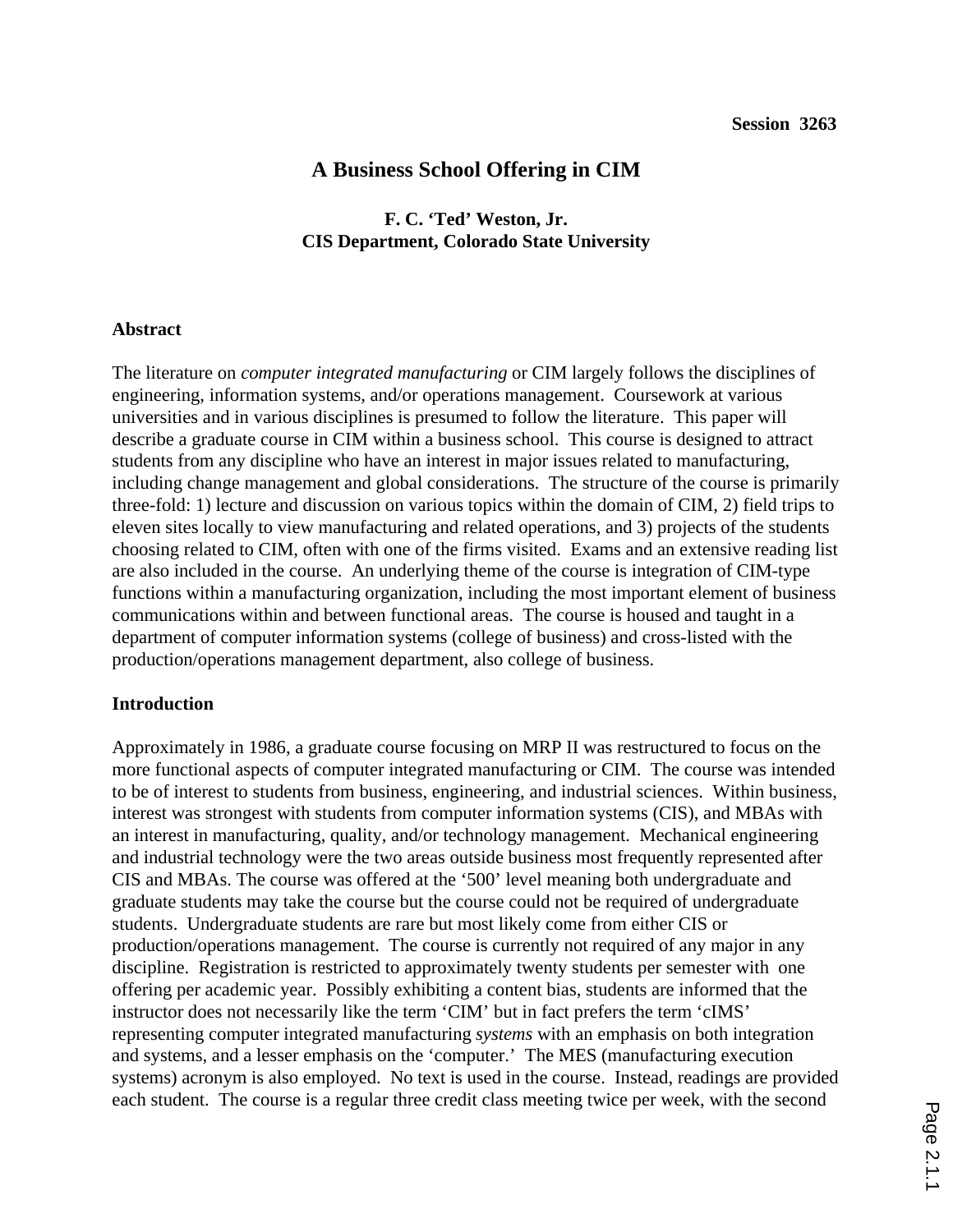meeting day during most weeks reserved for field visitations. The focus of the class is developing CIM as a concept or framework for understanding the entire manufacturing function. For students with little real-world business experience, the course also serves to better understand the general workings of a manufacturing organization.

## **I. Course Structure**

The CIM course is divided up into seven components - two exams, two projects, field visits, readings, and class participation. Each exam is worth 15% of the total grade, a signal to the student that traditional exams are *not* the most important element of the course. The focus of the exams is largely conceptual with exams being mostly essay questions where the student is asked to prepare a memo to a VP of Manufacturing, CIO, or other senior executive. The purpose of the essay exams is two-fold: 1) to ascertain the student's general knowledge of the subject area of the question asked, and 2) to determine whether the student can express in writing, views, thoughts, and ideas that are organized and presented in a logical and coherent fashion. Technical exam questions may relate to concurrent engineering, benchmarking, CAD/CAM integration, MRP II, master scheduling, shop floor control, IS integration, and theory of constraints. Example topical areas from the essay exams in fall, 1996 included:

- why is the concept of CIM important to a modern manufacturing organization;
- why is 'speed to market' an important issue and what should be included or considered;
- discuss the role of competitive benchmarking including what areas should be benchmarked, metrics to be employed, and steps that could/should be included;
- what are the non-technical, business issues surrounding CAD/CAM including information systems integration;
- what are the major issues surrounding the IS organization including understanding of reasons for both outsourcing and downsizing, plus appropriate use of metrics or critical success factors;
- what is meant by reengineering including why is this term of importance/relevance to the manufacturing firm facing global markets, downsizing, restructuring, as well as refocused strategies that are collectively performance, cost, customer satisfaction, and quality driven.

In the first of two course projects (15% of total course grade) the student is expected to prepare a brief report developing a philosophy and framework for including, expanding and/or modifying the IS/IT organization into the strategic fabric of a manufacturing firm. The student may choose to focus on one particular functional area, such as mechanical engineering, where they may be expected to be employed in the future. The report is to be directed to a functional area VP or the CIO. The student is cautioned that, in developing their philosophy and framework, they may be called upon to implement any ideas proposed, such as was personally experienced by the author/instructor. This cautionary note was also intended to warn the student against proposing unrealistic recommendations. To provide background for this project report, a scenario was provided where the IS department in a manufacturing organization has a history of not getting reports out on time, reports that are inaccurate, past implementation projects that have been less than successful, and an IS environment that is generally under considerable pressure from top management to both improve performance and provide metrics proving the contribution of IS to the total organization. A related perspective is to suggest that the engineering organization and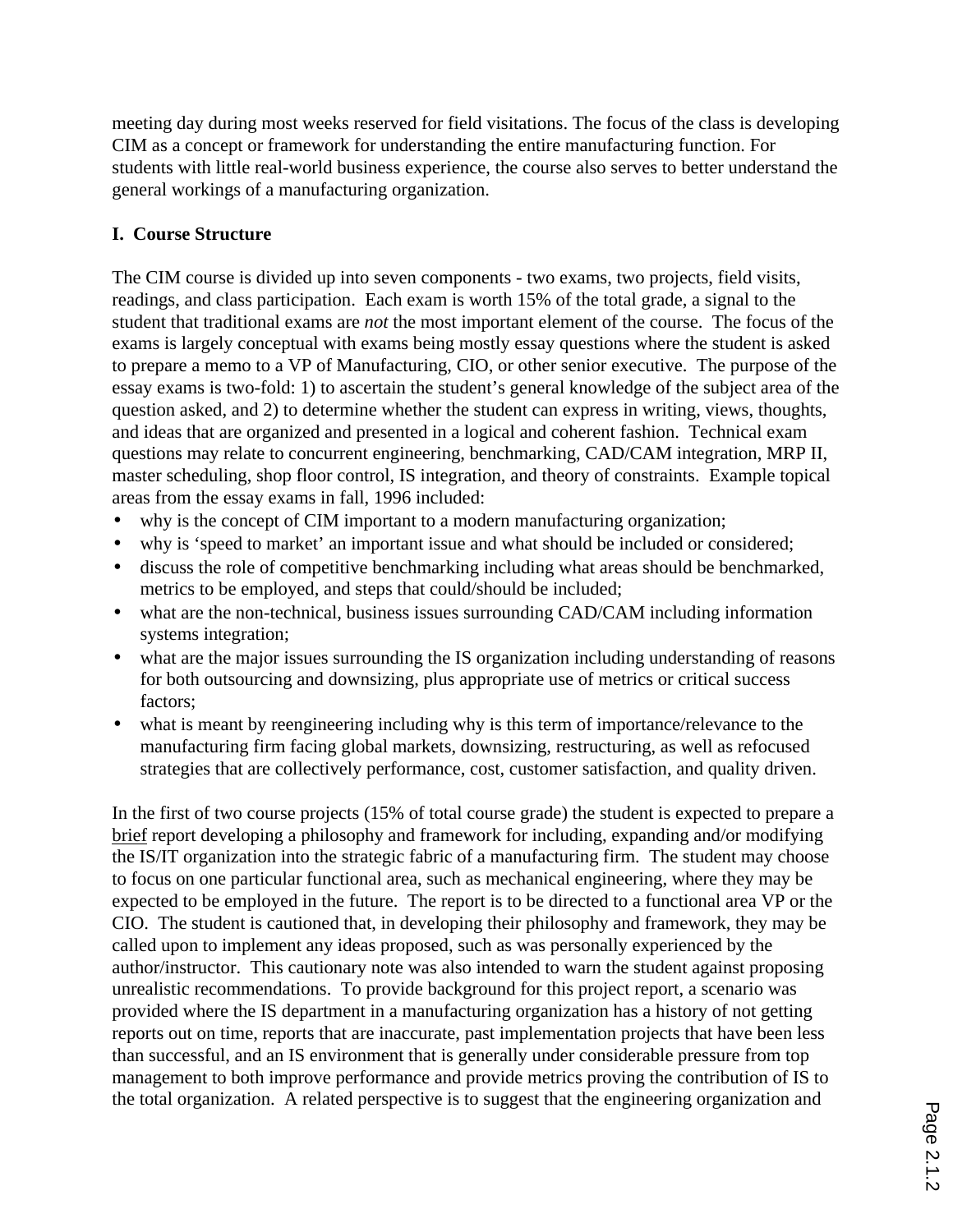IS organization are at odds over ownership of the CAD/CAM database, or that problems exist within engineering related to processes that need documentation for ISO 9000 purposes, and/or systems problems related to the handoff of new designs from design engineering to manufacturing engineering.

In the second course project (35% of total course grade) each student is expected to engage in a personal project or work in a small group (restricted to three or less students) with a local manufacturing firm. These projects involve real problems and may be arranged for by the instructor or sought out by the students. The purpose of the project is for the students to investigate/research in-depth and report on a topic area of the firm's choosing and of interest to the student team. The project must be within the domain of CIM and is subject to instructor approval. 'Value-added' to the firm is expected. A hidden agenda of this project is development of teamwork skills. The project should contain a perspective that includes some consideration of the information systems function as well as metrics that define (if possible) project success. Also, the project should include elements that describe how successful conclusion of the project fits into an overall plan or framework for continuous improvement. The project 'deliverable' is to be determined by the student and project sponsor with a cautionary note to the student to scope the project within reason, allowing for the amount of time that the student can reasonably spend on this one project.

The second project includes a stand-up, professionally prepared, oral presentation to the entire class. This is in lieu of a final exam. The project may also be presented at the company site wherein the research or project activity was undertaken. As instructor, all external presentations are scheduled to include the instructor's presence. Several of these projects have resulted in additional work by the student(s) after the course has concluded, an internship, and even fulltime employment following graduation.

The final elements of the grading structure include assigned readings (10%) and class participation (10%). Points toward a course grade for assigned readings are generally a 'given' unless it is discovered that the student is not cognizant of the main points from these readings. Articles are distributed to each student versus putting them on file in the library. The latter strategy has not worked historically. Other means of student's acquiring readings, such as purchasing copies of the articles through the bookstore or Kinkos has not been done because of copyright concerns and the fact that articles turnover about 50% from year to year. Class participation points are assigned based on the quality, versus quantity, of student's comments both during class and at the various company visitations. Foreign students often end up with fewer points in this area as the culture from which these students emanate may not be conducive to the student speaking up in class, e.g., female students from the far east, or students who are hesitant to speak up for fear of making language mistakes.

## **II. Field Visitations**

A major component of this course is field visitations to firms, mostly in the manufacturing community and in the physical proximity of the university. However, two visitations are included to non-manufacturing firms. One non-manufacturing visit is to a major retail distributor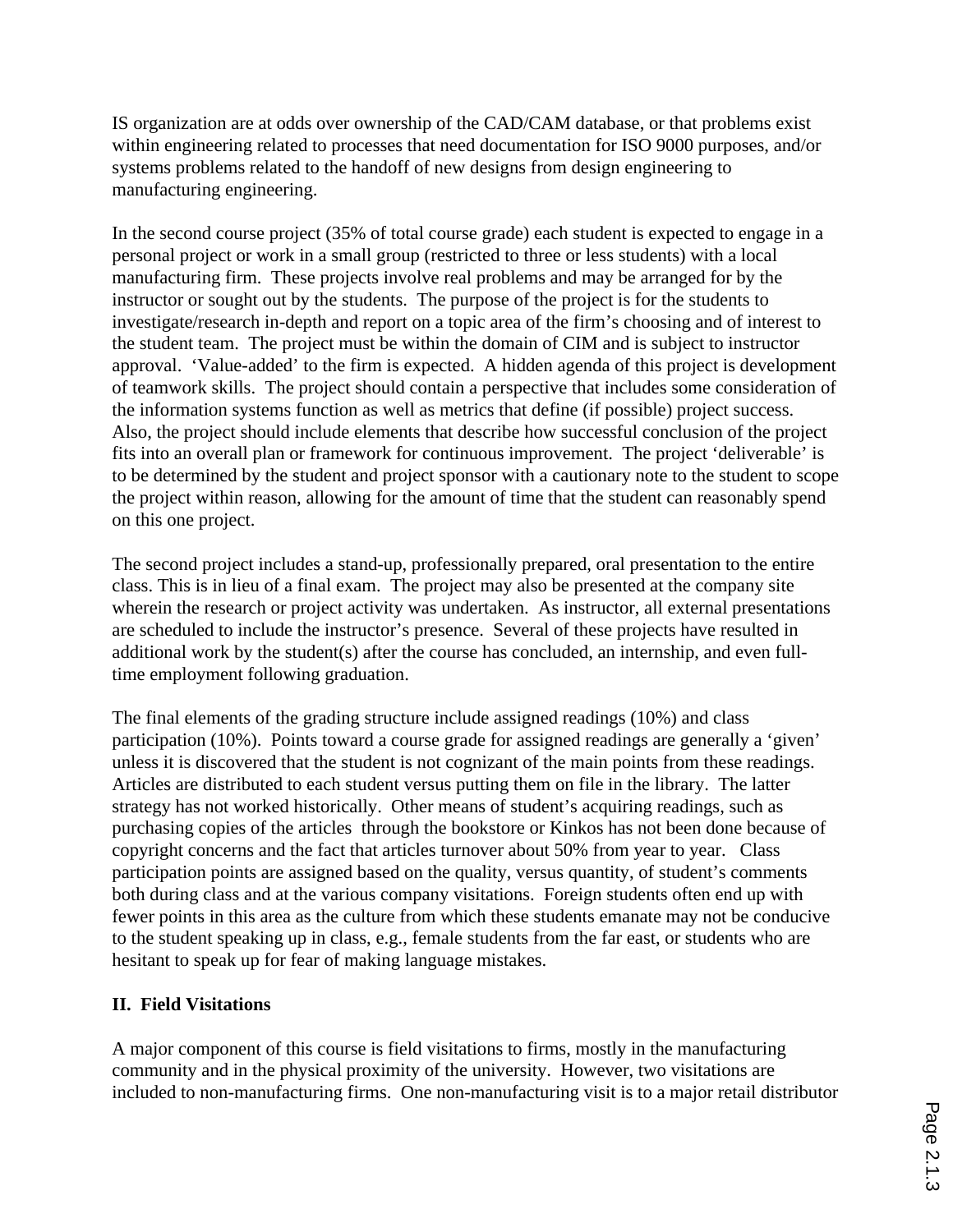whose distribution center territory covers several states. Another visitation is to the local hospital to understand the role of information systems related to the operations function in a service environment. Trips to local firms are organized in the following manner:

- firm 1 -- small, family owned business producing commercial lawn care products with a growing international sales base and virtually no history of CIM usage;
- firm 2 -- global Fortune 500 firm with heavy usage of CIM including flexible manufacturing systems, operations in one area paralleling a 'lights-out' facility, high usage of manufacturing cells, plus issues related to integrating CAD/CAM into the remainder of the business, IS in particular;
- firm 3 -- a consumer products firm within a large conglomerate who is experiencing organizational and integration issues due to corporate restructuring, including infusion of products and product lines quite dissimilar from historical core competencies;
- firm 4 -- a national brewery who is simultaneously experiencing internal pressure to change and corporate resistance to locally promoted changes;
- firm 5 -- a multi-state distributor for a national chain of retail stores with a mix of automation and productivity issues;
- firm 6 -- a plastics parts manufacturer that is a separate division of one of the firms previously visited;
- firm 7 -- a small electronics manufacturer who has recently been acquired by a large national firm and who also has seen a dramatic change in their product lines, marketplace, and channels of distribution;
- firm 8 -- a Fortune 500 firm of consumer and medical-related products who has been following a CIM strategy related to manufacturing processes for several years, and who is currently addressing core competency and IS restructuring issues;
- firm 9 -- a Fortune 500 firm in the electronics arena whose primary focus is making printed circuit boards for other divisions within the same company, and who is simultaneously experiencing outsourcing pressures and quick delivery issues;
- firm 10 -- another division within the Fortune 500 company represented by firm 9 and whose focus is high-mix, low volume production of printed circuit boards, and also experiencing similar business pressures as firm 9;
- firm 11 -- the local hospital who is constantly under pressure to modernize their information systems while facing conflicting change management pressures from the medical establishment, plus efficiency pressures from HMOs, insurance companies, and regulatory authorities.

These company visitations are the part of the course that are perceived as most valuable (and enjoyable) for all students, regardless of discipline, if for no other reason than to see what real companies are doing and real problems being experienced. It is highly likely that some graduate students without relevant work experience have never visited a manufacturing facility prior to taking this class. These visitations generally follow a format of a quick introduction to the company followed by a walking tour of key areas where specific operations and/or functions can be viewed. The last part of each tour is a  $\hat{Q} \& A'$  where students are encouraged to pose questions to managers, engineers, and/or technical specialists. In addition to the plant visits, one or two guest speakers are scheduled for in-class presentations on topics related to CIM.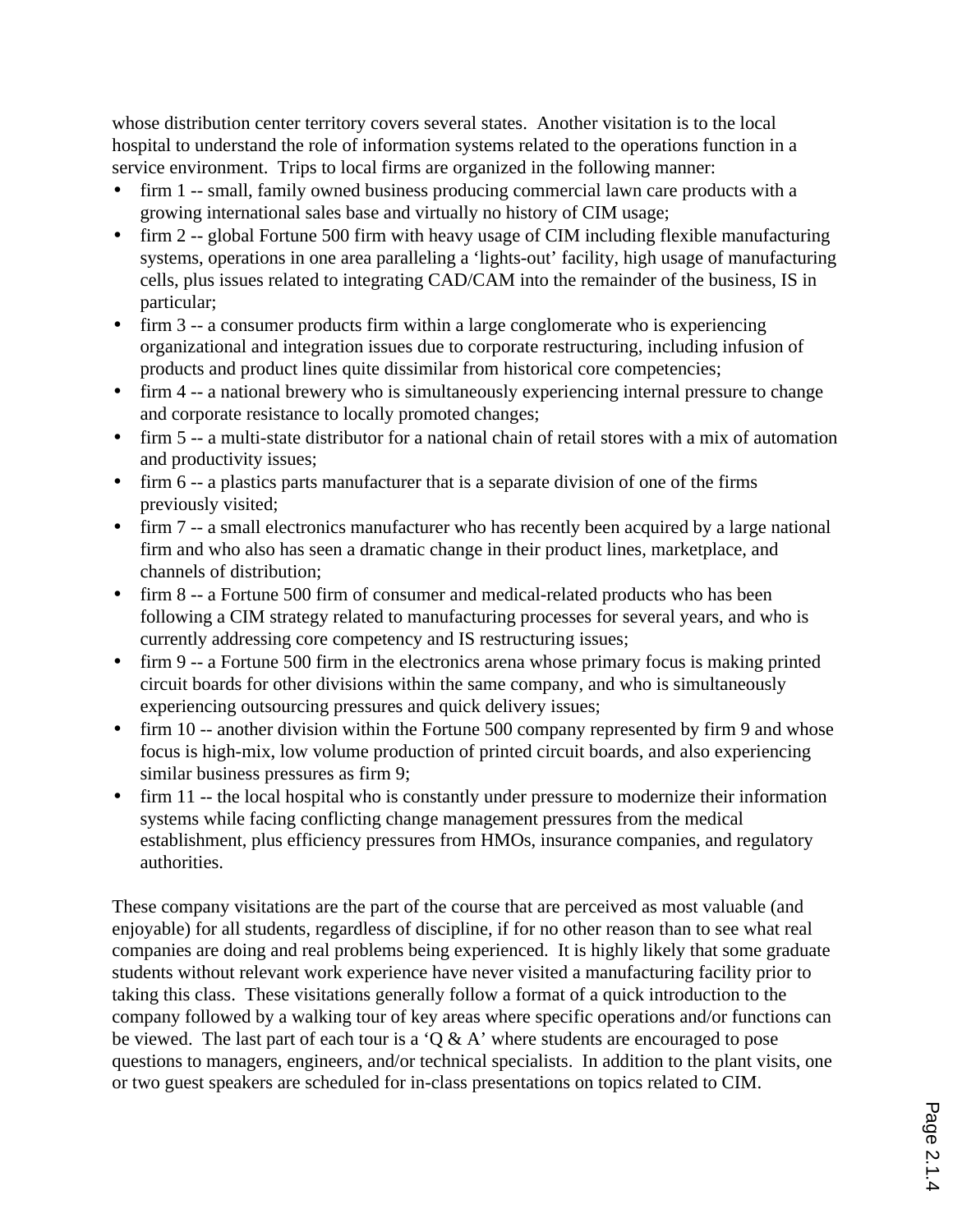## **III. Lecture Topics**

Lecture topics in the CIM course are structured along functional area views of CIM. After a 'big picture' overview of a manufacturing environment is presented, including global considerations, lectures begin with an engineering perspective of CIM, followed by an IS perspective, and concludes with a multitude of issues in the operations area. For example, the class discussion on CAD/CAM focuses on CAD/CAM databases, 'islands of information,' and ownership of these databases. Also, CAD/CAM is discussed as part of a concurrent engineering strategy. Applications of CAD/CAM are viewed in several field trips. Readings are provided to address various organizational and strategic/policy issues. Economic issues, including metrics, related to using robotics, bar code systems, AGVs, flexible manufacturing systems, group technology, are discussed in general. Other lecture/discussion topics related to engineering include concurrent engineering and 'speed to market.' The purpose of these class discussions is for the business student to understand engineering views and perspectives, and the engineering student to understand these same issues from a larger business perspective.

Other lecture topics include changes in the IS/IT domain including client-server versus 'legacy' mainframe systems, relational versus object-oriented database management systems, internet and intranets, plus organizational, performance, and political issues facing the IS community. IS metrics receive a considerable amount of attention since this is a common theme in both firms visited plus readings pertaining to other national and international firms. Subjects of downsizing and outsourcing are woven into these discussions as well as change management and reengineering. Elements of project management are also discussed in the context of managing both small and large IS projects and dealing with scope, schedule and resource issues across the entire organization. An attempt is made for students to understand how pressure on the IS organization is increasing as global and domestic competitive pressures are constantly increasing.

Lectures related to the operations area include MRP II, master production scheduling, and theory of constraints. By the time these lectures are given, students have heard several references to a company's MRP system and are sufficiently curious to request class time on these subjects. Similarly, class time may include a guest lecture on a current 'hot' topic such as SAP or changes occurring related to the quality movement. As instructor, it is important to lay the foundation for these discussions and then step out of the way and let the discussion develop in a directed fashion. Given the amount of course time spent in the field, there is no way that all material that should be lectured on and discussed, may adequately be covered.

Finally, the last lecture/discussion topic area relates to outside consulting activities of the instructor. These discussions generally focus on problems related to change management, reengineering of business processes, or a systems conversion project that the author has been involved with recently. All of these discussions are meant to focus on CIM as an integrative concept versus details of hardware, connectivity and/or software. Students quickly learn that the *real* issues related to CIM are not technical and most often relate to people, strategy, organizational pressure to produce specific performance results, and politics.